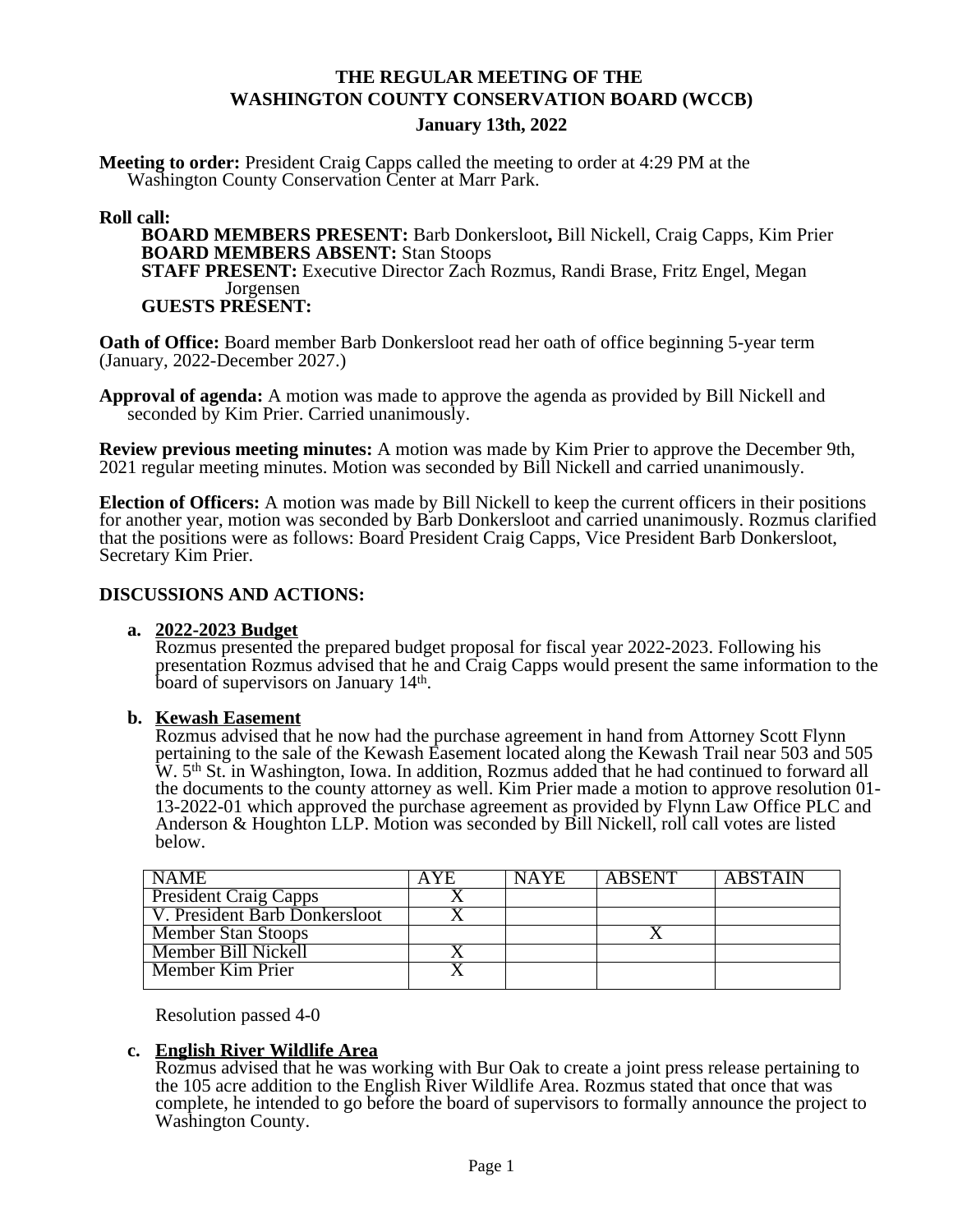# **Updates:**

# **a. Conservation Center Projection System**

Rozmus stated that he was excited to show off the new projection system within the conservation center library. The system would significantly decrease the WCCB's printing requirements for board meetings and trainings. In addition, Rozmus hoped it would allow him to better interact with the board during board meetings so that he could directly share his screen on his laptop to all those present.

## b. **Kewash Phase 2**

Rozmus informed the board that he was still working with MSA and the DOT to complete the final checklist items and well as reimbursement processing. Rozmus did note that the recently implemented snow removal policy was well received by the public and definitely allowing more seasonal access to the trail.

### c. **Sockum Ridge Management**

Rozmus advised the board that logging at Sockum Ridge would likely begin again any day now. Part of the contract did not allow the logger to work during deer season which closed on January 10th .

## **Review of monthly reports**

Maintenance Technician Fritz Engel's monthly report was provided and reviewed.

Ranger/Technician Cody Smith's monthly report was provided and reviewed.

Ranger/Technician Brett Johnson's monthly report was provided and reviewed.

Naturalist Assistant Randi Brase's monthly report was provided and reviewed.

Naturalist Megan Jorgensen's monthly report was provided and reviewed.

Executive Director Zach Rozmus' monthly report was provided and reviewed.

### **Bills**

During this time a summary of the bills totaling \$22,235.46 for the month of January, 2022 were presented to the board.

| <b>TO WHOM</b>                    | <b>FOR</b>                                   | <b>AMOUNT</b> |
|-----------------------------------|----------------------------------------------|---------------|
| Ace-N-More                        | Batteries, boots, gloves, cleaning supplies, | \$229.27      |
|                                   | shop faucet maintenance                      |               |
| <b>Agriland</b>                   | Propane                                      | \$1,547.76    |
| <b>Armstrong Heating &amp; AC</b> | Furnace maintenance                          | \$90.99       |
| <b>Arnold Motor</b>               | <b>Brake</b> cleaner                         | \$33.48       |
| <b>Brett Johnson</b>              | <b>District Meeting lunch</b>                | \$8.51        |
| <b>CDW</b> Government             | Director computer                            | \$4,910.33    |
| <b>Cody Smith</b>                 | <b>District Meeting lunch</b>                | \$9.58        |
| <b>Copy Systems</b>               | Monthly contract                             | \$74.58       |
| <b>Custom Impressions</b>         | Prairie signs, clothing                      | \$571.14      |
| <b>Fritz Engel</b>                | <b>District Meeting lunch</b>                | \$10.17       |